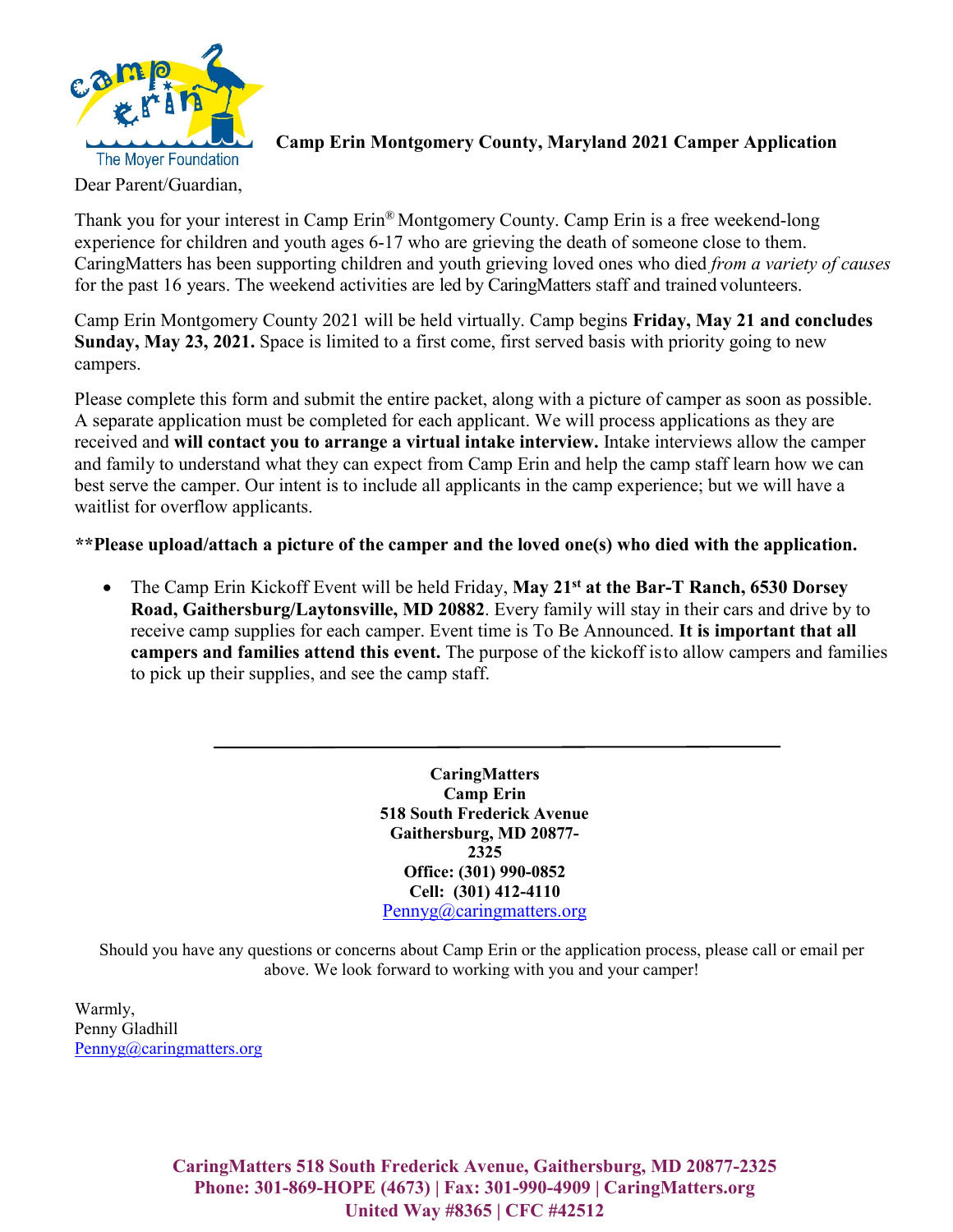# **CAMP ERIN CAMPER APPLICATION**

*In order to provide a safe, healthy, learning environment for campers, it is important that you respond to all questions accurately to the best of your knowledge.* 

# • **Please upload/attach a picture of camper and loved one(s) who died withapplication**

## **1. PERSONAL INFORMATION (PLEASE PRINT)**

| Camper Name                                                                                                              |           |                                         |     |
|--------------------------------------------------------------------------------------------------------------------------|-----------|-----------------------------------------|-----|
| Nickname $\qquad \qquad$ Date of Birth $\qquad \qquad$ Phone #                                                           |           |                                         |     |
|                                                                                                                          |           |                                         |     |
| <b>Street</b>                                                                                                            | City      | State                                   | Zip |
|                                                                                                                          |           |                                         |     |
|                                                                                                                          |           |                                         |     |
| (if different from above) Street                                                                                         | City      | State                                   | Zip |
|                                                                                                                          |           |                                         |     |
| Work $\#$ Best time of day to reach you                                                                                  |           |                                         |     |
|                                                                                                                          |           |                                         |     |
|                                                                                                                          |           |                                         |     |
| Is either parent/guardian an active, reserve, National Guard, military member, or military veteran?                      |           |                                         |     |
| No If yes, what branch?                                                                                                  |           |                                         |     |
| Special Needs (i.e. physical limitations, language limitations, emotional, behavioral):                                  |           |                                         |     |
| Emergency Contact – You or another person must be available while your child is at camp.<br>Name $\qquad \qquad$ Phone # |           |                                         |     |
| Address                                                                                                                  |           |                                         |     |
|                                                                                                                          |           |                                         |     |
| Camper's School Grade at time of camp (20120-2021 school year)                                                           |           |                                         |     |
| Language spoken at home                                                                                                  |           |                                         |     |
| Is the applicant fluent in English? □ Yes □ No If no, which language?____                                                |           |                                         |     |
| Camper's T-Shirt Size: Youth $\Box$ S<br>$M \Box L$ $\Box$                                                               | $\neg$ XL | <b>S</b><br><b>Adult</b><br>$\mathbb M$ | XL  |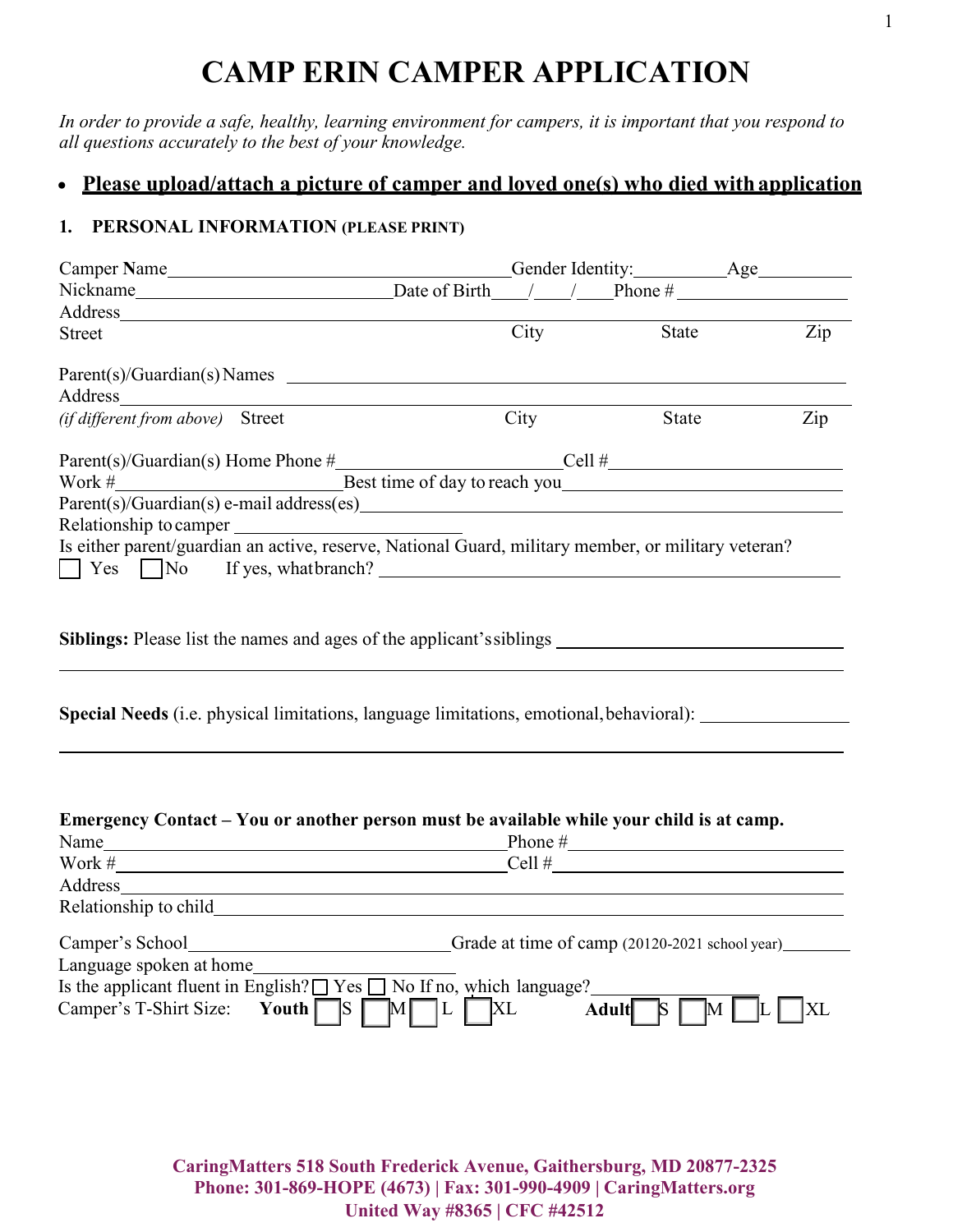**Demographics** – The following information is solely for grant writing purposes. **Race/Ethnicity:**

| American Indian or Alaska                           | Hispanic/Latino                                                 |
|-----------------------------------------------------|-----------------------------------------------------------------|
| Native Asian                                        | Middle Eastern/Arab                                             |
| <b>Black or African American</b><br>White/Caucasian | Native Hawaiian or Other Pacific<br><b>Islander Multiracial</b> |
|                                                     |                                                                 |

| Does the camper applicant qualify for or receive free or reduced lunch at school? | $Yes$ No $\Box$ |  |  |  |
|-----------------------------------------------------------------------------------|-----------------|--|--|--|
|-----------------------------------------------------------------------------------|-----------------|--|--|--|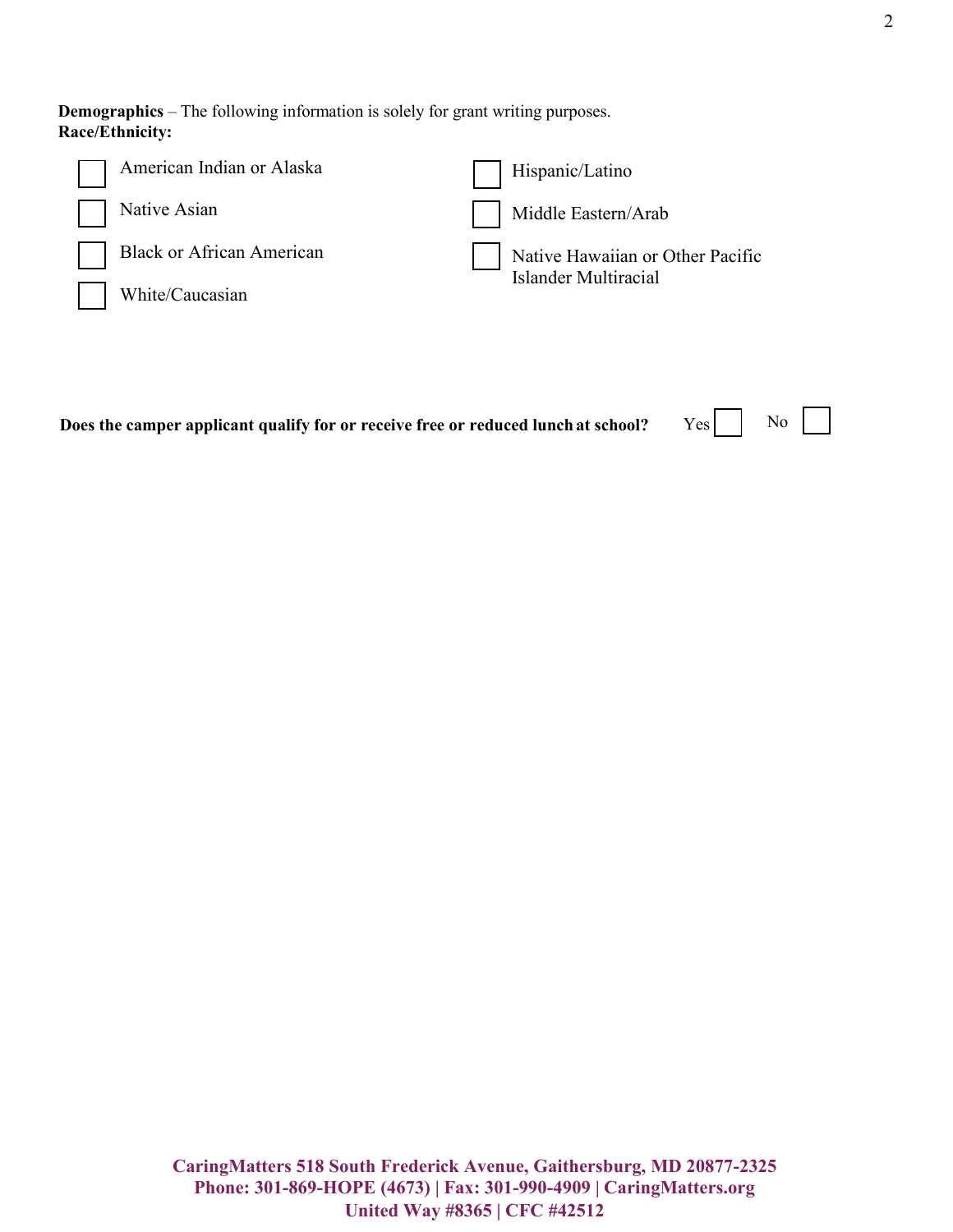| Camper's Name: |  |  |
|----------------|--|--|
|                |  |  |

# **2. INFORMATION ABOUT YOUR CHILD'S LOSS**

|                                                                                         |                                                                                               | Age at death Date of Death                                 |  |  |
|-----------------------------------------------------------------------------------------|-----------------------------------------------------------------------------------------------|------------------------------------------------------------|--|--|
| Relationship to the child: $\Box$ Parent $\Box$ Sibling $\Box$ Grandparent $\Box$ Other |                                                                                               |                                                            |  |  |
|                                                                                         |                                                                                               |                                                            |  |  |
| <b>Cause of Death</b>                                                                   |                                                                                               |                                                            |  |  |
| Place of death:<br>Cancer                                                               | $\Box$ Hospital $\Box$ Hospice<br>$\Box$ Home                                                 |                                                            |  |  |
| <b>Heart Disease</b>                                                                    | $\Box$ Other                                                                                  |                                                            |  |  |
| Suicide<br>Motor Vehicle                                                                |                                                                                               |                                                            |  |  |
| Homicide                                                                                | Did the deceased receive hospice care?                                                        | Yes<br>N <sub>o</sub>                                      |  |  |
| Drug and Alcohol                                                                        | If yes, was the hospice care at home?                                                         | Yes<br>No                                                  |  |  |
| Disease/Overdose                                                                        |                                                                                               |                                                            |  |  |
| Natural Causes                                                                          | Was your child present at the time of death?                                                  | Yes<br>No                                                  |  |  |
| Stroke                                                                                  | Does your child know the details of the death?                                                | Yes<br>No                                                  |  |  |
| Drowning                                                                                |                                                                                               |                                                            |  |  |
| Military                                                                                | Was the deceased an active, reserve or National<br>Guard military member or military veteran? | Yes<br>No                                                  |  |  |
| <b>COVID</b>                                                                            |                                                                                               |                                                            |  |  |
| Other                                                                                   |                                                                                               |                                                            |  |  |
| Was the deceased the primary caregiver/guardian to the child?                           | $\Box$ Yes                                                                                    | N <sub>o</sub>                                             |  |  |
| Did the child live with the deceased?                                                   | $7$ Yes                                                                                       | No                                                         |  |  |
| Did your child attend the funeral/memorial?                                             | $\Box$ Yes                                                                                    | N <sub>o</sub>                                             |  |  |
|                                                                                         |                                                                                               |                                                            |  |  |
|                                                                                         |                                                                                               | <u> 1989 - Johann Barn, amerikansk politiker (d. 1989)</u> |  |  |
|                                                                                         |                                                                                               |                                                            |  |  |
| Was this your child's first experience with death?                                      | Yes                                                                                           | No                                                         |  |  |
| Does the child avoid talking about the death?                                           | Yes                                                                                           | N <sub>o</sub>                                             |  |  |
| Does the child feel responsible for the death?                                          | Yes                                                                                           | No                                                         |  |  |
| Does the child express desire to die in order to join the deceased?                     | $\Box$ Yes                                                                                    | No                                                         |  |  |
| Is there any additional information about the death you wish to share?                  |                                                                                               |                                                            |  |  |
|                                                                                         |                                                                                               |                                                            |  |  |
| 3. PREVIOUS LOSSES                                                                      |                                                                                               |                                                            |  |  |
| Relationship                                                                            | Date of Death                                                                                 | Cause of Death                                             |  |  |
|                                                                                         |                                                                                               |                                                            |  |  |
|                                                                                         |                                                                                               |                                                            |  |  |
|                                                                                         |                                                                                               |                                                            |  |  |
|                                                                                         |                                                                                               |                                                            |  |  |
| Have there been other changes or stressors in the child's life?                         |                                                                                               |                                                            |  |  |
| Illness<br>Divorce<br>╚                                                                 | Home Relocation                                                                               |                                                            |  |  |
| School Relocation                                                                       | Remarriage<br>Pet Death                                                                       | Other:                                                     |  |  |
| <b>Additional comments:</b>                                                             |                                                                                               |                                                            |  |  |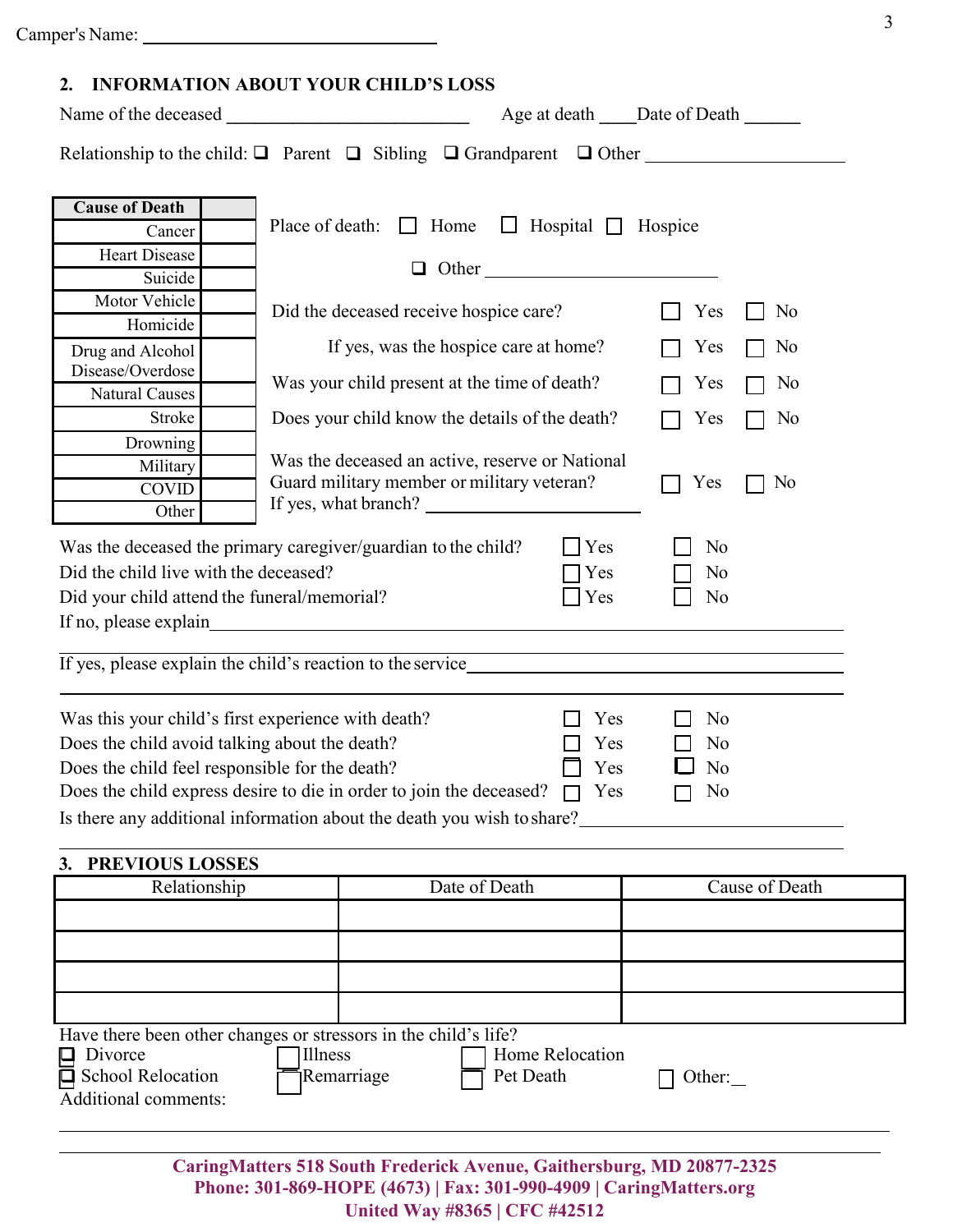## **4. GENERAL QUESTIONS ABOUT YOUR CHILD'S PRESENT BEHAVIOR**

If your child has shown any of the following behaviors, please place a " $\checkmark$ " in the column. Check all that apply. This will not disqualify a camper. This allows us to better serve the camper.

| General Observations/Behaviors                                                         |  |
|----------------------------------------------------------------------------------------|--|
| Interacts well with peers                                                              |  |
| Interacts well with adults                                                             |  |
| Believes that death is a punishment                                                    |  |
| Demonstrates aggressive behavior (i.e. hitting, biting, kicking)                       |  |
| Hostile verbal behavior towards others (i.e. yelling, swearing)                        |  |
| Poor impulse control                                                                   |  |
| Lies often                                                                             |  |
| Lack of concentration or memory                                                        |  |
| Negative change in school performance (i.e. poor concentration, memory, lower grades)  |  |
| Sleep difficulties – sleep walking, disturbing dreams, bed wetting, inability to sleep |  |
| Self-inflicted injuries or accidents (i.e. cutting, head banging, hair pulling)        |  |
| Worries about his/her safety or the safety of loved ones                               |  |
| Feels nervous or anxious                                                               |  |
| Alcohol or drug use                                                                    |  |
| Lack of interest in day-to-day activities                                              |  |
| Expressing thoughts of loneliness, isolation, etc.                                     |  |
| Cries often                                                                            |  |
| Expressing thoughts of suicide (if yes, please explain below)                          |  |
|                                                                                        |  |

## **Please explain any behavior of concern**

## **Which of the following activities have been helpful to your child:**

|                                   | Talking with a friend<br>Writing or drawing                                                                                                                                                               |  | Talking with family<br>Talking or writing to the deceased |                          |                      |
|-----------------------------------|-----------------------------------------------------------------------------------------------------------------------------------------------------------------------------------------------------------|--|-----------------------------------------------------------|--------------------------|----------------------|
|                                   | Physical activity/sports                                                                                                                                                                                  |  | Visiting the gravesite                                    |                          |                      |
|                                   | Talking with other supportive person (i.e., faith leader, teacher, coach, nurse, etc.)<br>Other                                                                                                           |  |                                                           |                          |                      |
|                                   | Has your child ever attended a bereavement camp?                                                                                                                                                          |  |                                                           | Yes                      | No                   |
|                                   | If yes, where and when?                                                                                                                                                                                   |  |                                                           |                          |                      |
|                                   | Has your child attended a Good Grief Group in school?<br>Has your child attended a Family Night at CaringMatters?<br>Has your child ever spent a night away from home?<br>Has your child been in therapy? |  |                                                           | Yes<br>Yes<br>Yes<br>Yes | No<br>No<br>No<br>No |
| How did you hear about Camp Erin? |                                                                                                                                                                                                           |  |                                                           |                          |                      |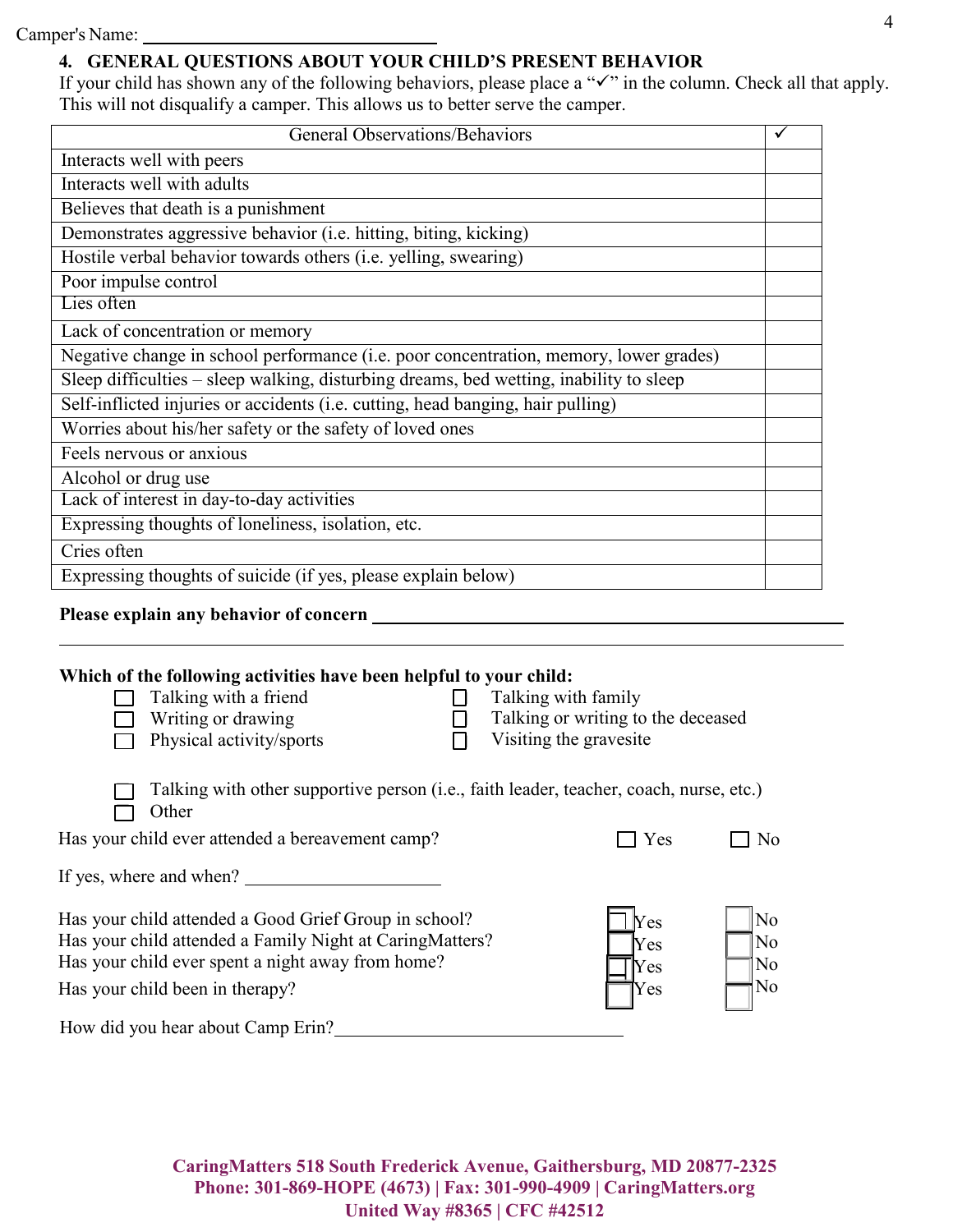To the best of my knowledge, the above information is correct and accurate.

Signature of Parent/Guardian Date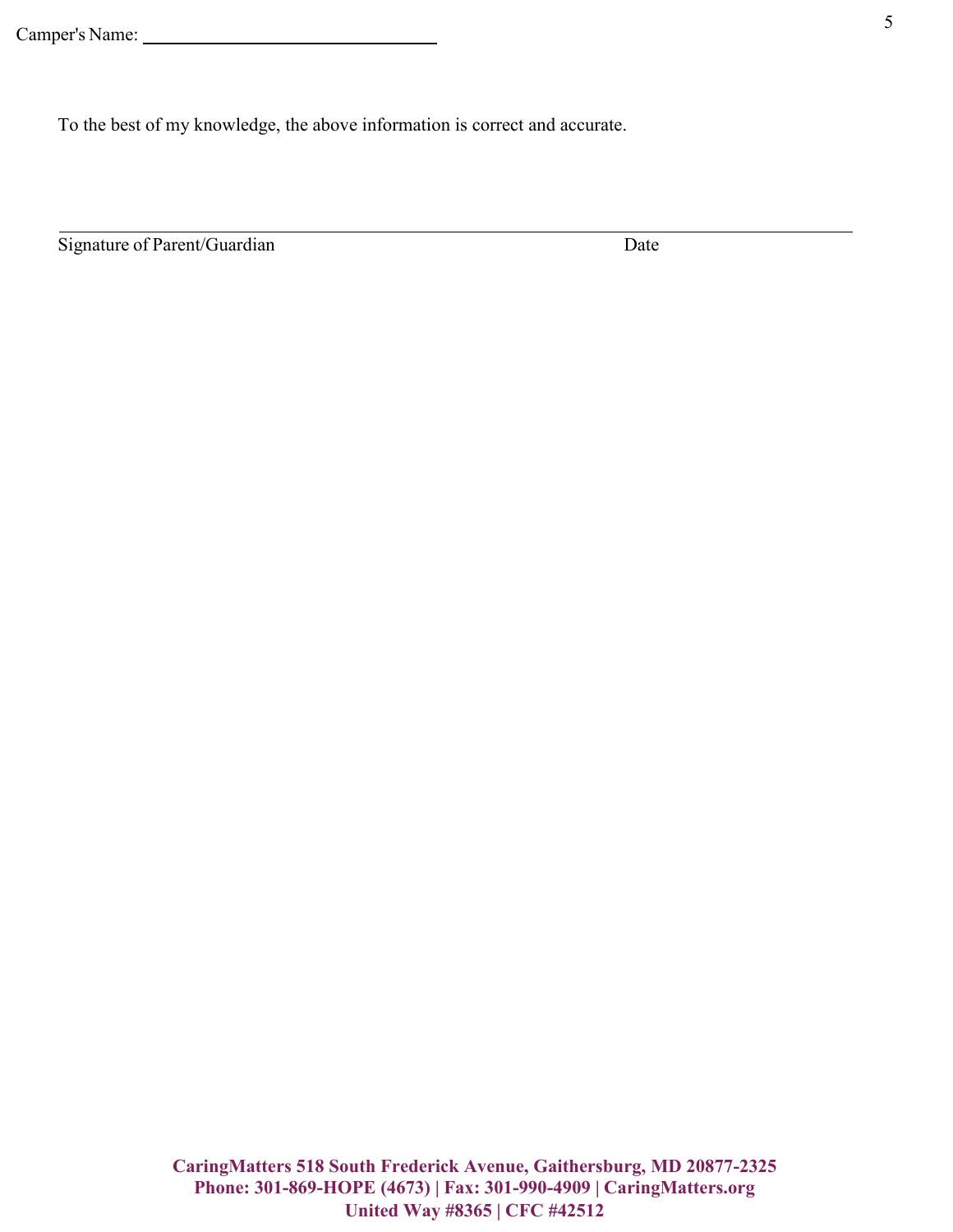# **Parent/Guardian Permission Statement RELEASES**

I certify that I am the parent/guardian of the above named child. The health history provided in this application is complete and correct to the best of my knowledge. The child described herein has my permission to engage in all prescribed virtual Camp activities except as noted. I hereby grant permission to Camp Erin staff to share information contained in this application with the volunteer (s) working with the child

#### **Release of Liability**

I understand and agree that CaringMatters, its Board of Directors, Staff, and Volunteers are released from any legal responsibility and/or liability for negligence real, implied, or imagined, arising out of any accidents or illnesses which occur while my child is attending Camp Erin. Camp Erin is not intended to be a substitute for specific individual advice or counseling. Accordingly, consultation with a competent professional advisor is strongly recommended, if needed.

Signature of Parent/Guardian Date **Date of Parent/Guardian** 

#### **Publicity Permission**

Upon occasion, videotaping, and/or photography may occur during camp activities. This material may be used for future publicity for Camp Erin and CaringMatters. Personal comments and interviews may also be published by local media. With prior approval, I agree to my child being interviewed and having his/ her comments and/ or picture used for such purposes.

Signature of Parent/Guardian Date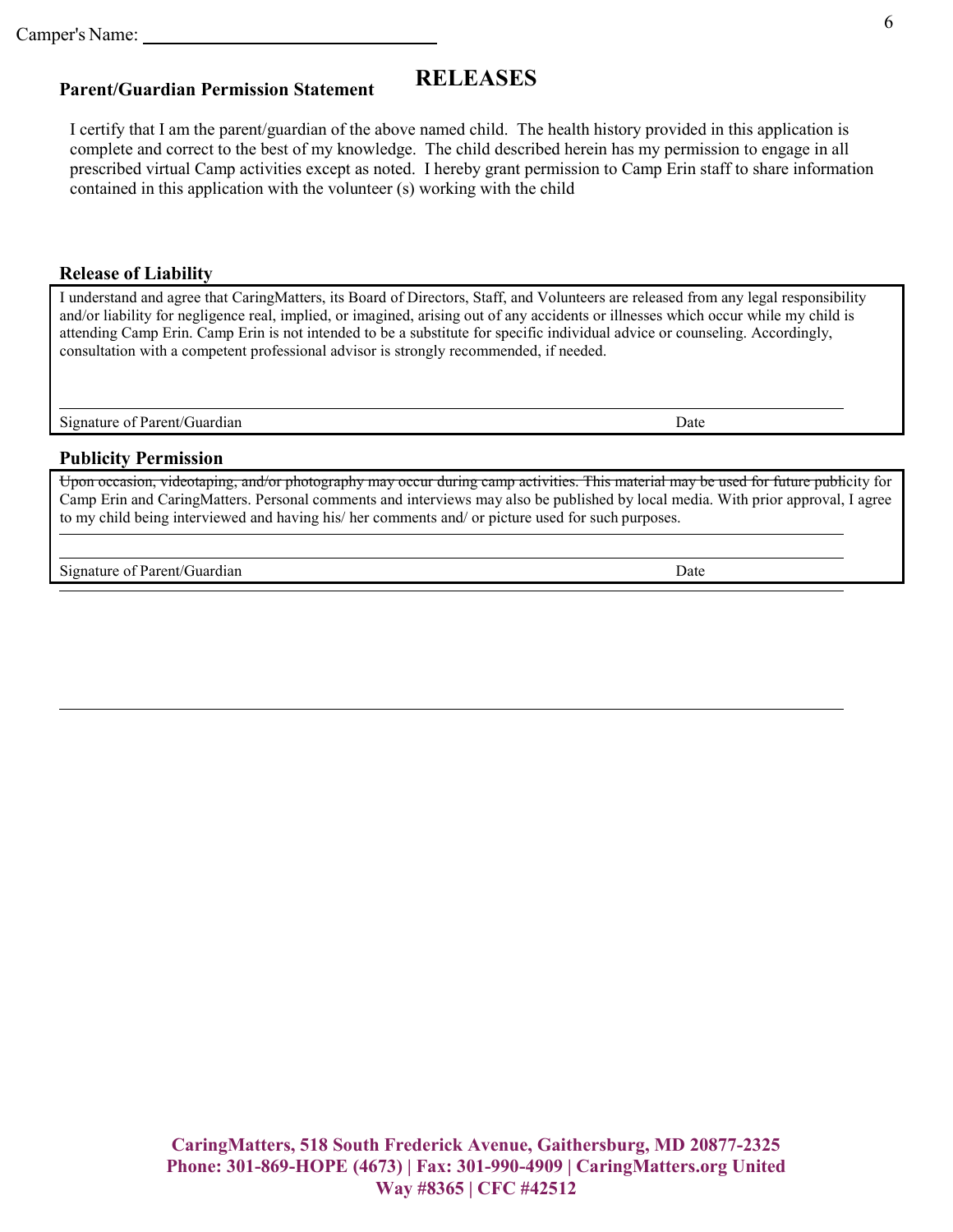

### **2021 CAMP ERIN® PHOTO, PUBLICITY AND LIABILITY CONSENT AND RELEASE**

I, the standard that Eluna desires to use certain audio or visual works in which my child or I might appear (e.g. video or photographs) and certain information about my child or me, in connection with my child's or my participation in Camp Erin® as a camper, employee or volunteer. I understand these audio or visual works may be used to advertise, promote, distribute, market, research, obtain funding for and sell various services, including Camp Erin and its related activities. By this Consent and Release Agreement ("**Consent and Release**"), I hereby grant certain rights to Eluna and release Eluna from certain liabilities, on behalf of myself (if I am a camper or employee or volunteer) or on behalf of my child (if I am the parent or guardian of a minor camper, employee or volunteer). This Consent and Release confirms my child's and my grant of rights and our agreement is as follows:

**1. Grant of Rights.** For good and valuable consideration, the receipt and sufficiency of which is hereby acknowledged, I, on behalf of myself and my child, hereby grant to Eluna and its directors, officers, employees, agents, representatives, contractors, successors, and assigns the perpetual, irrevocable, royalty-free, non-exclusive, worldwide, sublicensable right and license to: (a) use, edit, reproduce, modify, portray, publish, copy, distribute, create derivative works from, publicly perform and display without restriction all or portions of my or my child's identity and my or my child's experience at Camp Erin, including without limitation my or my child's name, fictional names (if any), voice, signature, photograph, words, image, personality or other likeness of me or my child, and any audio and video recordings of me or my child or remarks and statements made by me or my child ("**Images and Remarks**"); and, (b) create other materials or copyright-protected works using or incorporating my or my child's Images and Remarks in any form or manner, including in any electronic or non-electronic medium now known or later devised, in connection with Camp Erin for advertising, distribution, marketing, promotion, publicity, research, reporting or any other lawful purpose ("**Promotional Materials**").

I waive any of my or my child's right to own, inspect, approve or receive any payment or attribution with respect to any works or Promotional Materials using my or my child's Images and Remarks, any accompanying written copy or printed matter, or the use to which it is applied. I understand and agree that the Images and Remarks, and Promotional Materials containing or based on my or my child's Images and Remarks may be used without any restriction as to changes or alterations, and may be modified, used in derivative works, distorted, included in composites or otherwise used in unexpected contexts, manners, or forms, or may not be used at all, and I grant Eluna all necessary rights to do the foregoing. To the extent moral rights in my or my child's Images and Remarks or any Promotional Materials may not lawfully be waived, I hereby agree not to bring any actions or claims against Eluna therefore.

**2. Contact.** Unless I opt out below, I agree to receive information/news/updates and other communications in hard copy, via electronic delivery, via telephone and other means from Eluna. I hereby consent to collection and disclosure of my mailing address, email address and phone number to Eluna for such purposes, unless I opt out below.

**3. Release.** I, on behalf of myself and (or) my child, hereby fully and forever release, discharge, and agree to indemnify, defend and hold harmless Eluna and its directors, officers, employees and advisors (collectively, the "**Released Parties**") from any and all claims, demands, causes of action, damages (including without limitation direct, indirect, incidental, consequential, special or punitive damages), losses, expenses and liabilities(whether under contractor, warranty or tort, including negligence (whether active, passive, or imputed)) relating to any claim that my child or I may have, now or in the future, based on: (a) any usage or adaptation of my or my child's Images and Remarks or portions thereof, or works or materials derived therefrom including, but not limited to, claims for libel, defamation, invasion of privacy or rights of publicity, infringement or violation of moral rights or any other right arising out of, or relating to, any use of my or my child's Images and Remarks, including by virtue of any blurring, distortion, alteration, optical illusion, or use in composite form, whether intentional or otherwise, or based upon any failure or omission to make use thereof; or (b) death, personal injury, property damage, pecuniary or other loss, damage, cost or expense (collectively, "**Harm**") that may be suffered by my child, me or any third party as a result of, or in connection with, my or my child's participation in, volunteering for, or employment by Camp Erin. I AGREE TO INDEMNIFY AND HOLD HARMLESS EACH OF THE RELEASED PARTIES FROM AND AGAINST ANY AND ALL CLAIMS, COSTS, LOSSES, DAMAGES AND EXPENSES (INCLUDING REASONABLE ATTORNEYS' FEES) INCURRED BY ANY RELEASED PARTY ARISING OUT OF OR IN CONNECTION WITH ANY HARM OR RELEASEDCLAIMS.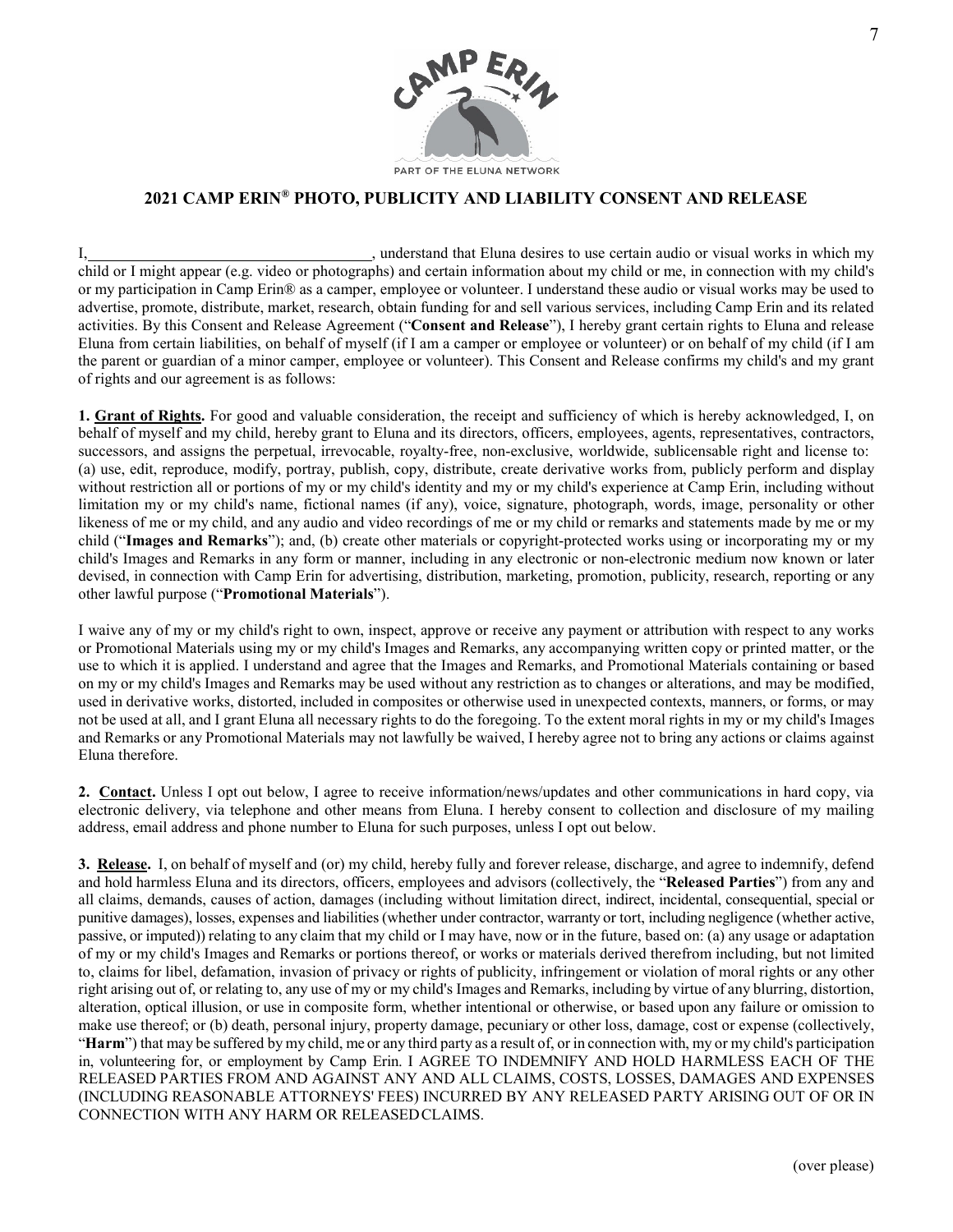**4. Representations and Warranties.** I represent and warrant that: (a) my or my child's involvement or participation in Camp Erin is voluntary, (b) I understand that there is a risk of danger, bodily harm, injury, emotional stress, or death as a result of my or my child's participation in, volunteering for, or employment by Camp Erin, (c) I further understand that there is the potential for risks and dangers that may not be obvious or reasonably foreseeable at this time related to my or my child's participation in, volunteering for, or employment by Camp Erin, and (d) I voluntarily, on behalf of myself or my child, assume the risks, including, but not limited to, those outlined in items (b) and (c) above. I further represent and warrant that I have the power, capacity and authority to grant the rights to Eluna herein granted, that this Consent and Release constitutes my or my child's legal and binding obligation enforceable in accordance with its terms and that the grants of rights or any portions thereof will not conflict with any similar grants of rights agreements I or my child have made.

**5. Binding Agreement.** This Consent and Release expresses the entire understanding between Eluna, me and my child, and supersedes any prior agreements and discussions between us with respect to the subject matter of this Consent and Release. In granting the rights herein, neither I nor my child have been coerced or induced to do so by any representations or assurances by Eluna or its agents or representatives. This Consent and Release may be amended only by written instrument signed by Eluna and me. The provisions hereof shall be binding upon me, my child and my heirs, representatives, executors, administrators, and successors. Eluna may, in its sole discretion, assign or transfer some or all of this Consent and Release.

**6. Governing Law.** This Consent and Release will be governed by the laws of the State of Pennsylvania, without regard to its choice of law principles. The parties hereby submit to the exclusive venue and jurisdiction of the state and federal courts of Philadelphia County, Pennsylvania and waive any objection thereto (irrespective of whether the individual signing this Consent and Release changes his or her state ofresidence).

**7. Severability.** If any provision of this Consent and Release Agreement is found to be unenforceable in any respect by a court of competent jurisdiction, this Consent and Release Agreement will nonetheless be enforced to the maximum extent to which it is found to be legally enforceable.

BY SIGNATURE BELOW, I AGREE AND ACKNOWLEDGE THAT I HAVE READ, UNDERSTOOD, AND ACCEPTED THIS CONSENT AND RELEASE; THAT THE PROVISIONS CONTAINED HEREIN REPRESENT AN AGREED ALLOCATION OF RISKS WHICH ELUNA IS RELYING UPON; THAT I HAVE SIGNED THIS CONSENT AND RELEASE VOLUNTARILY AND OF MY OWN FREE WILL; AND THAT I HAVE HAD AMPLE OPPORTUNITY TO ASK QUESTIONS REGARDING THE TERMS AND CONDITIONS OF THIS CONSENT AND RELEASE.

Agreed and Accepted: Camper or Volunteer or Staff Member or Parent/Guardian of any of the foregoing

| Individual participating is a: $\Box$ Camper $\Box$ Volunteer $\Box$ Staff Member                            |  |
|--------------------------------------------------------------------------------------------------------------|--|
| Please initial if individual signing is the parent or legal guardian of the individual participating: ______ |  |
|                                                                                                              |  |
|                                                                                                              |  |
|                                                                                                              |  |
|                                                                                                              |  |
|                                                                                                              |  |
|                                                                                                              |  |
|                                                                                                              |  |
| $\Box$ I hereby opt out of receiving non-essential Eluna communications, such as newsletters and updates.    |  |
| Signature: Date: Date: Date:                                                                                 |  |
| Camper/Volunteer/Staff Member (if over age of majority in state of residence)                                |  |

Parent/Guardian (if Camper/Staff Member/Volunteer is under age of majority in state of residence)